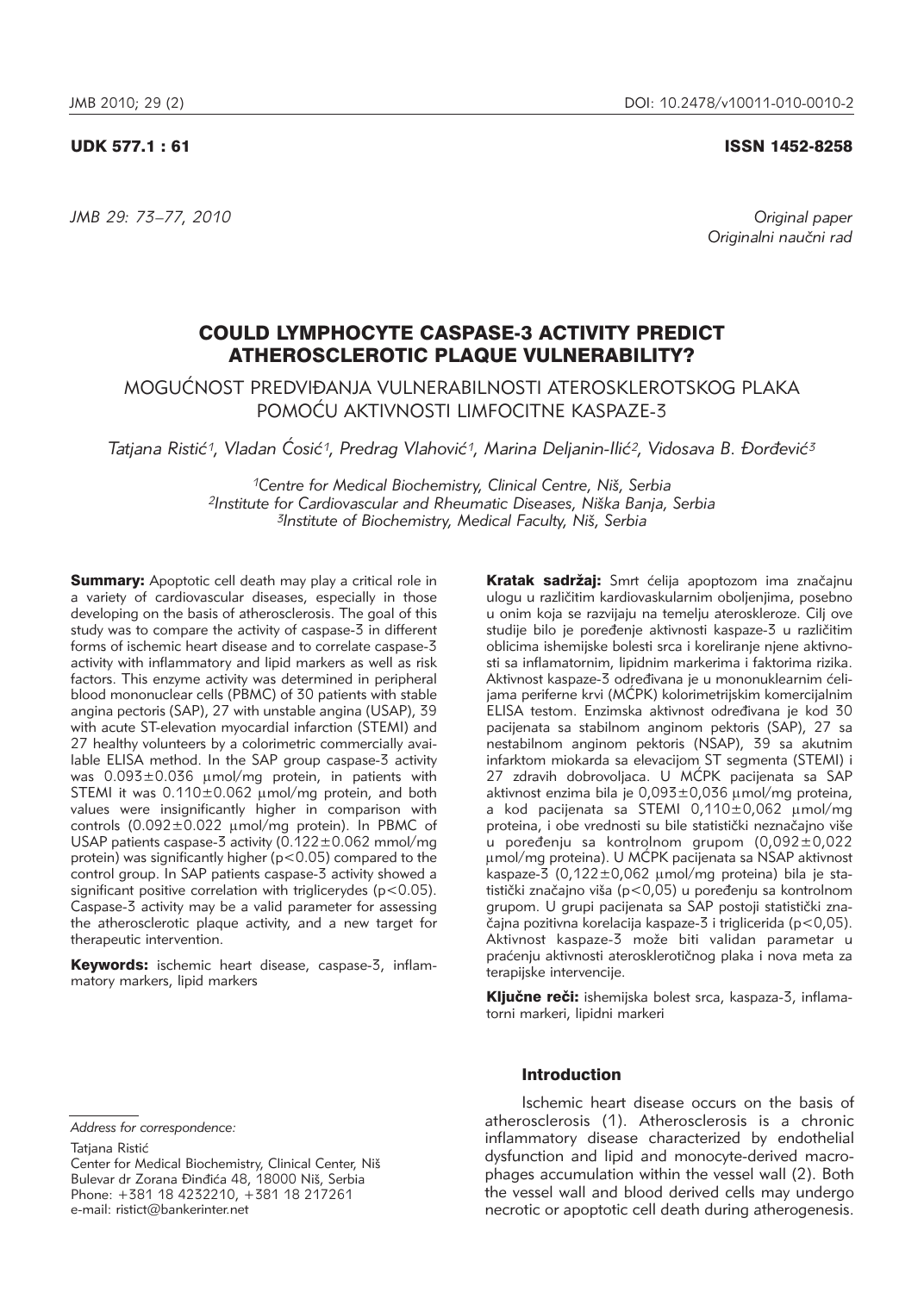Apoptosis occurs in atherosclerotic coronary arteries, and the significance of apoptosis depends on the stage of the plaque, localization and the cell type involved. In initial lesions, only a few cells undergo apoptosis. In advanced lesions, many cells die by programmed cell death (PCD).

Apoptosis can be initiated by one of two pathways: the death receptor (extrinsic) pathway or mitochondrial activation of cytochrome c (intrinsic) pathway (3). In both pathways caspase-3 is activated as an executor molecule of apoptosis leading to cleavage of DNA and cell death (4). Caspases are expressed as proenzymes (5) and are activated following proteolytic processing and association of the large and small subunits  $(6)$ . The activation of these enzymes may occur autocatalytically or in a cascade (7). The distribution of caspase-3 is consistent with its role as a downstream caspase that targets proteins including lamin A and B in the nuclear lamina, poly (ADP-ribose) polymerase and nuclear endonucleases (8) and actin as a cytoskeletal protein. Caspase-3 can cleave both the antiapoptotic protein bcl-2, releasing a fragment that promotes apoptosis, and ICAD (inhibitor of caspaseactivated deoxyribonuclease), releasing CAD, the nuclease that induces DNA fragmentation. In addition, caspase-3 also cleaves gelsolin, an actin-associated protein that may have influence on DNase activity (9).

Caspase-3 is a cysteine protease located in both the cytoplasm and mitochondrial intermembrane space. In resting cells, a subset of caspase-3 zymogens is S-nitrosylated at the active site cysteine thus inhibiting enzyme activity. The majority of mitochondrial, but not cytoplasmatic, caspase-3 zymogens contain this inhibitory modification (10). During Fasinduced apoptosis, caspases are denitrosylated, allowing the catalytic site to function. Therefore, apoptosis is regulated by intracellular nitric oxide (NO) production. Since endothelial dysfunction may be caused by an accelerated inactivation of NO by reactive oxygen species (11), this may lead to the increased caspase-3 activation and cell death.

The role of apoptosis in atherosclerotic plaque has been studied in animal and human tissue specimens (12). Caspase-3 activity and apoptosis rates are low in the normal vasculature (13). Apoptosis rate in atherosclerotic lesions is higher than in normal vasculature and correlates with disease activity: higher levels of apoptosis were seen in atherectomy specimens from patients with unstable angina compared to those with stable angina and among those with symptomatic vs. asymptomatic carotid plaques (14). Fas/APO-1 is documented in foam cells whose source are macrophages or smooth muscle cells (SMC). Also, CD3positive T lymphocytes found around foam cells have been found to express Fas/APO-1 (15).

The goal of this study was to compare the activity of caspase-3 in different forms of ischemic heart disease and to correlate caspase-3 activity with inflammatory and lipid markers as well as risk factors.

## Patients and Methods

Among 96 observed patients who were admitted to the Institute for Cardiovascular and Rheumathic Diseases »Niška Banja«, 30 patients had chronic stable angina pectoris (SAP), 27 had unstable angina pectoris (USAP) and 39 had acute ST-elevation myocardial infarction (STEMI). SAP was diagnosed by typical chest pain on effort lasting from 1 to 15 minutes mitigated by glyceryl trinitrate, electrocardiogram (ECG) changes (depression or elevation of STsegment) in angina attack or with positive responses to exercise electrocardiogram and/or positive stress echocardiography testing. USAP was defined by angina chest pain at rest within the previous 48 hours (class IIIB) (16), typical ECG changes (ST-segment changes, T-wave changes), negative cardiac enzymes and negative troponin I. Acute myocardial infarction (AMI) patients had chest pain with duration longer than 30 minutes, typical ECG changes at admission and elevated troponin I levels. All of these patients had STEMI, which was defined as significant STelevation according to the current Guidelines of the European Society of Cardiology (17).

All patients provided the data about age, sex, risk factors (hypertension, diabetes mellitus (DM), smoking, obesity, family history, physical inactivity, cholesterol and triglyceride levels) and current therapy just after admission.

Control group included 27 healthy volunteers. They did not have any history of hypertension, diabetes or ischemic heart disease. The patients and volunteers gave written infomed consent before the study entry and the study was ratified by the local Ethic Committee.

Caspase-3 activity was determined in peripheral blood mononuclear cells (PBMCs) isolated using lymphocyte separation medium. This enzyme activity was measured by a colorimetric commercially available ELISA kit (ApoTarget Caspase-3 Protease Assay, BioSource, Nivelles, Belgium) based on the degradation of synthetic tetrapeptide DEVD-pNa. The substrate, DEVD is composed of the chromophore, p--nitroanilide (pNA), and a synthetic tetrapeptide, DEVD (Asp-Glue-Val-Asp), which is the upstream amino acid sequence of the caspase-3 cleavage site in poly (ADPribose) polymerase (PARP). Upon cleavage of the substrate by caspase-3 or related caspases, free pNA light absorbance can be quantified using a spectrophotometer or a microplate reader at 400 or 405 nm.

All other biochemical parameters were estimated by an autoanalyzer Olympus AU 400 (Olympus, Tokio, Japan), and troponin I concentration by AxSYM analyzer (Abbott Laboratories, Abbott Park IL, USA).

Obtained data were tested using analyses of descriptive (average, standard deviation) and analytical (Dunnett' test - for multiple comparisons; Student's non-paired t-test) statistics. Linear regression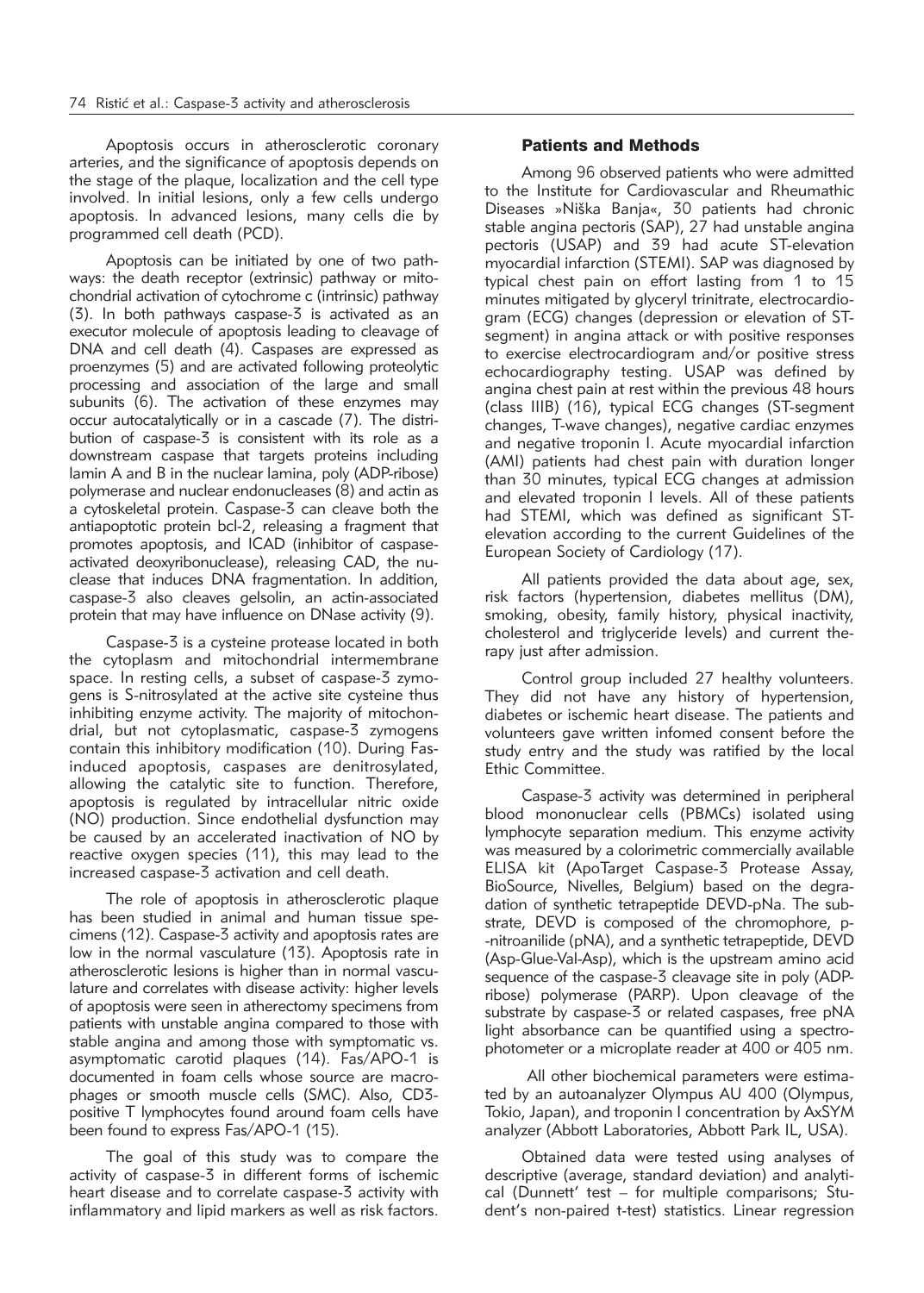analysis was used to assess the relationships between the studied apoptotic and biochemical markers as well as the risk factors. Statistical analysis was performed with the Statistical Package for the Social Sciences (SPSS) 15.0 computer program (SPCC Inc., Chicago, IL, USA).

## **Results**

Baseline characteristics and risk factors are shown in *Table I.* Average age in the STEMI group was  $64.87 \pm 9.03$  years, in the USAP group  $68.33 \pm$ 8.78 years, in the SAP group it was  $60.17 \pm 11.78$ years. The control group average age was  $58.52 \pm$ 5.60 years. USAP patients had the highest prevalence of physical inactivity (100%) and hypertension (81.48 %), higher than SAP and STEMI patients. SAP patients had a higher prevalence of smoking habits (50 %) and most STEMI patients had familial history of coronary heart disease (51.28 %).

Lipid markers and markers of inflammation in patients with ishemic heart disease are shown in *Table II*. In STEMI and USAP patients total cholesterol levels  $(5.74\pm1.06$  mmol/L,  $5.76\pm1.26$  mmol/L, respectively) were significantly higher while HDL-cholesterol  $(1.18\pm0.29$  mmol/L,  $1.22\pm0.28$  mmol/L, respectively) and LDL-cholesterol (3.66±0.90 mmol/L, 3.73±  $1.12$  mmol/L, respectively) values were significantly lower than those in healthy persons. At the same time, hsCRP values (17.90 (0.56-270.29) mg/L) and total number of leukocytes (10.76±5.01x109/L) were significantly higher in STEMI group than values of these parameters in other groups. In USAP patients erythrocyte sedimentation rate values (25.00 (2.00– 86.00) arb.units) were significantly higher than in SAP patients and controls. SAP patients had a significantly higher leukocyte count than controls, and the highest, but not significantly different values of serum triglyceride concentrations (2.76±3.84 mmol/L) in comparison with the other three groups.

|  |  | Table I Baseline characteristics and risk factors in patients with ischemic heart disease. |  |  |  |  |  |  |  |  |  |
|--|--|--------------------------------------------------------------------------------------------|--|--|--|--|--|--|--|--|--|
|--|--|--------------------------------------------------------------------------------------------|--|--|--|--|--|--|--|--|--|

|                         | STEMI patients<br>$(n=39)$    | USAP patients<br>$(n=27)$ | SAP patients<br>$(n=30)$ | Controls<br>$(n=27)$ |  |  |
|-------------------------|-------------------------------|---------------------------|--------------------------|----------------------|--|--|
| Age, years              | $64.87 \pm 9.03$ <sup>a</sup> | $68.33 \pm 8.75$          | $60.17 \pm 11.78$        | $58.52 \pm 5.60$     |  |  |
| Sex (male/female), n    | 27/12                         | 12/15                     | 19/11                    | 12/15                |  |  |
| Coronary risk factors   |                               |                           |                          |                      |  |  |
| Hypertension (%)        | 76.62c                        | 81.48c                    | 66.67 <sup>c</sup>       | $\Omega$             |  |  |
| Diabetes mellitus (%)   | 30.77 <sup>c</sup>            | 18.52                     | 26.67a                   | $\Omega$             |  |  |
| Smoking (%)             | 41.03                         | 29.63                     | 50.00                    | 25.6                 |  |  |
| Obesity (%)             | 17.95 <sup>a</sup>            | 3.70 <sup>b</sup>         | 26.67a                   | $\Omega$             |  |  |
| Family history (%)      | 51.28 <sup>a</sup>            | 48.15                     | 26.67                    | 22                   |  |  |
| Physical inactivity (%) | 92.31ª                        | 100.00c                   | 96.67 <sup>c</sup>       | 39.5                 |  |  |

The results are presented as  $\bar{x} \pm SD$ .

 $a_p$ <0.05 vs. controls,  $b_p$ <0.05 vs. SAP,  $c_p$ <0.001 vs. controls

Table II Lipid markers and markers of inflammation in patients with ischemic heart disease.

|                            | STEMI patients $(n=39)$   | USAP patients $(n=27)$  | SAP patients (n=30)                   | Controls $(n=27)$   |  |  |  |
|----------------------------|---------------------------|-------------------------|---------------------------------------|---------------------|--|--|--|
| Lipid biomarkers           |                           |                         |                                       |                     |  |  |  |
| Total cholesterol, mmol/L  | $5.74 \pm 1.06***$        | $5.76 \pm 1.26$ **      | $5.62 \pm 2.12$ **                    | $5.69 \pm 0.61$     |  |  |  |
| HDL-cholesterol, mmol/L    | $1.18 \pm 0.29***$        | $1.22 \pm 0.28***$      | $1.20 \pm 0.33***$                    | $1.72 \pm 0.36$     |  |  |  |
| LDL-cholesterol, mmol/L    | $3.66 \pm 0.90$ **        | $3.73 \pm 1.12^*$       | $3.17 \pm 1.10***$                    | $4.47 \pm 1.11$     |  |  |  |
| Triglycerides, mmol/L      | $2.00 \pm 0.79$           | $1.68 + 0.70$           | $2.76 \pm 3.84$                       | $1.65 \pm 0.68$     |  |  |  |
| Biomarkers of inflammation |                           |                         |                                       |                     |  |  |  |
| hs CRP, mg/L               | 17.90 (0.56-270.29)***,b  | 3.56 (0.43-122.90)      | 2.86 (0.74-84.35)                     | $1.55(0.32 - 9.61)$ |  |  |  |
| SE, arb.units.             | 14.00 (2.00-98.00)        | 25.00 (2.00-86.00)***,a | 14.50 (2.00-48.00) 13.00 (2.00-36.00) |                     |  |  |  |
| LE, $x10^9/L$              | $10.76 \pm 5.01***$ , b,c | $7.91 \pm 2.14$         | $7.61 \pm 1.37**$                     | $6.49 \pm 1.60$     |  |  |  |

The results are presented as  $\bar{x} \pm SD$ , and Median (Min Max).

\*p<0.05 vs. controls, \*\* p<0.01 vs. controls, \*\*\*p<0.001vs. controls, <sup>a</sup>p<0.05 vs. SAP patients, <sup>b</sup>p<0.01 vs. SAP patients, <sup>c</sup>p<0.01 vs. USAP, dp<0.001 vs. SAP patients, ep<0.001 vs. USAP patients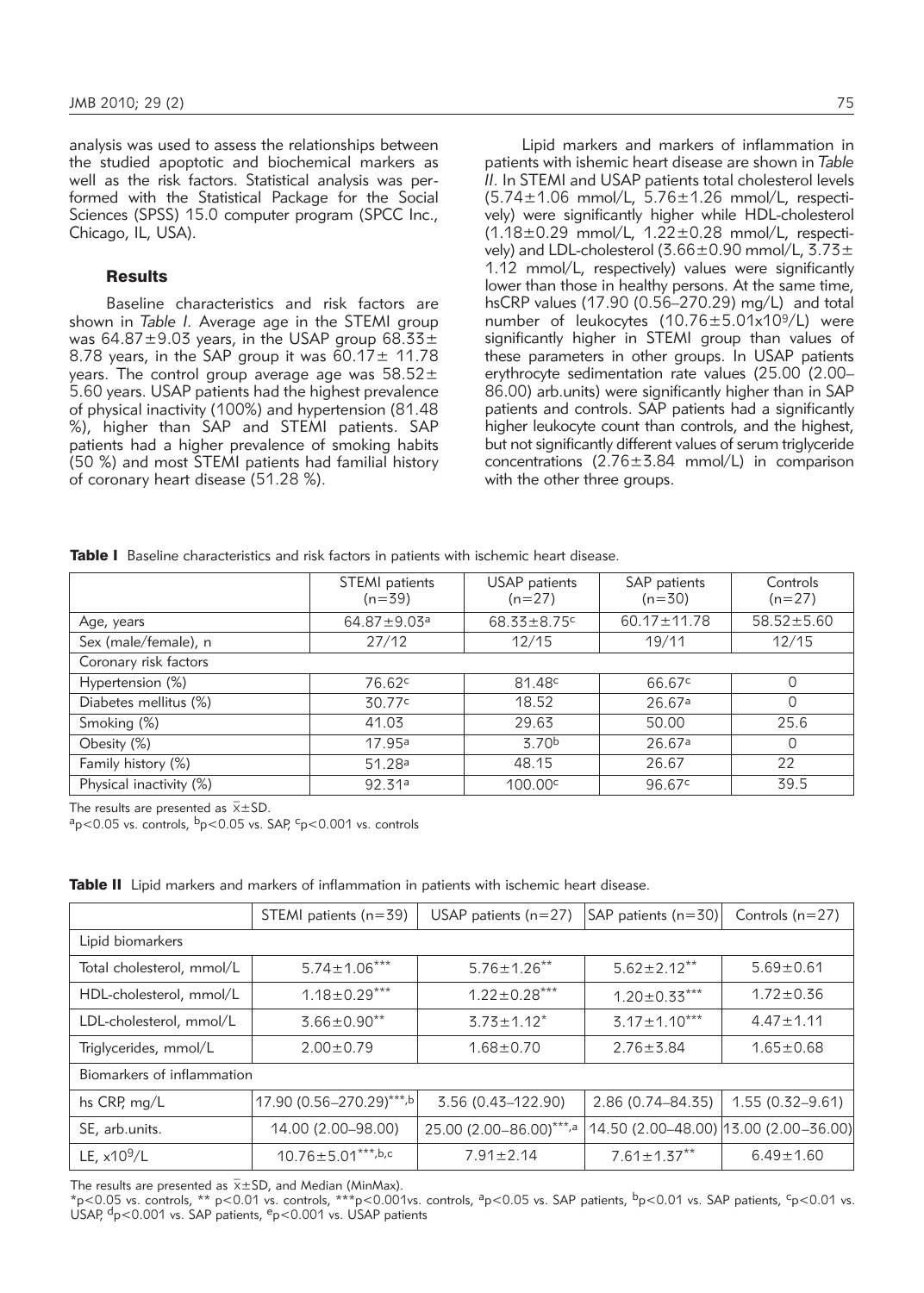

Figure 1 Caspase-3 activity in lymphocytes of patients with ischemic heart disease. \*p<0.05 vs. controls



Figure 2 Correlation between caspase-3 and triglycerides in SAP patients.

Caspase-3 activity in PBMC of SAP patients was  $0.093\pm0.036$  µmol/mg protein, and in patients with STEMI it was  $0.110\pm0.062$  µmol/mg protein, and both values were insignificantly higher in comparison with controls  $(0.092 \pm 0.022 \mu m$ ol/mg protein). In USAP patients PBMC caspase-3 activity  $(0.122 \pm$  $0.062$  µmol/mg protein) was significantly higher (p<0.05) compared to control *(Figure 1).*

The correlation between caspase-3 activity and inflammatory and lipid markers was studied for each patient group. Significant correlation was observed only in SAP patients. Caspase-3 activity showed a significant positive correlation with triglycerides (r=0.41, p<0.05) *(Figure 2).* No correlations were found either between caspase-3 and inflammatory markers or between caspase-3 and risk factors in any patient group.

#### **Discussion**

This study showed that caspase-3 activity was significantly increased in patients with USAP in comparison with healthy individuals. These results are in agreement with the recently published data showing a dysregulated apoptotic process in asymptomatic plaque and pointing to the significance of caspase-3

as a new target for therapeutic intervention. A univariable analysis of plasma caspase-3 activity and its relationship with coronary calcium, abdominal aortic wall thickness and aortic compliance done in 3221 patients from Dallas Heart Study showed that caspase-3 is independently associated with these parameters. These results suggest a link between apoptosis and atherosclerosis (18).

Tissue expression of caspase-3 correlates with TUNEL staining in a atherosclerotic plaque. Caspase-3 is found in variety of tissues and its levels are likely to rise when apoptosis increases in many different organ beds (19). As a downstream marker of apoptosis caspase-3 captures extrinsic and intrinsic path ways, and since it is involved only in apoptosis, if may be a good biomarker of vascular apoptosis and endothelial dysfunction.

There is evidence that plasma caspase-3 is significantly associated with traditional cardiovascular risk factors (diabetes, hypertension, current smoking, hypercholesterolemia, low HDL-c) as well as several biomarkers implicated in atherosclerosis, including hsCRP, sCD40 and monocyte chemoattractant protein-1 (MCP-1) (20). The data obtained from other studies show that caspase-3 activity is associated with several distinct subclinical atherosclerotic phenotypes, including coronary calcium, abdominal aortic wall thickness and aortic compliance, suggesting that apoptosis plays an important role in atherosclerosis development and progression (22–24). In our study caspase-3 activity showed a significant positive correlation with triglycerides (p<0.05) in SAP patients (21–23).

Caspase inhibitors represent potential novel therapeutic agents that can suppress atherosclerosis progression. In an animal model of transplant vasculopathy, treatment with a caspase-3 inhibitor decreased progression of coronary artery disease (24). Lower cholesterol diet and statin therapy have been associated with less macrophage apoptosis and plaque stabilization in atherosclerotic rabbits (25). In humans, higher expression of inhibitor of apoptosis proteins (IAPs) has been found in asymptomatic compared to symptomatic carotid plaques (26, 27), supporting the idea that the suppression of apoptosis may be a potential therapeutic target. The results obtained from the study with human coronary artery endothelial cells (HCAECs) have shown that epinephrine-induced apoptosis of HCAECs is associated with activation of caspase-3 by about 1.5 fold. Carvedilol completely blocked epinephrine-induced activation of caspase-3 and simultaneously totally inhibited apoptosis (28). In conclusion, caspase-3 activity may be a valid parameter for assessing the atherosclerotic plaque activity, and a new target for therapeutic intervention.